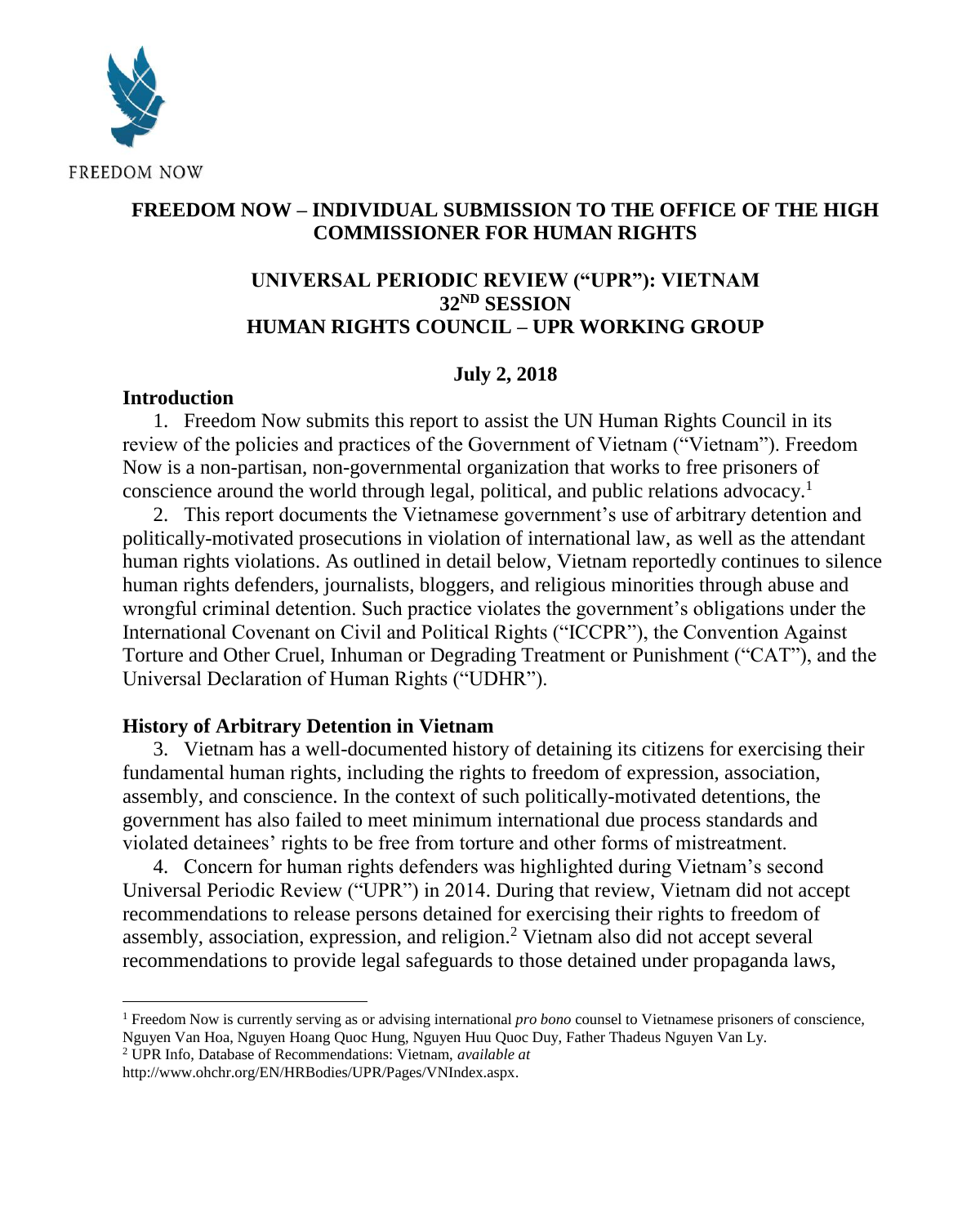amend national security legislation that criminalizes political dissent, or adopt measures to end prosecution of peaceful protesters.<sup>3</sup>

5. Although Vietnam accepted certain recommendations pertaining to freedom of expression, due process rights and freedom from torture,<sup>4</sup> it has failed to implement the changes needed to effectuate such recommendations; to the contrary, the most recent reporting period witnessed increased *de jure* and *de facto* repression on civil and political rights through the passage or coming into effect of new restrictive legislation and the surveillance, harassment and detention of ever-greater numbers of government critics.

#### **Continued Use of Arbitrary Detention**

6. Arbitrary detention in Vietnam is on the rise. Although government obfuscation makes these numbers difficult to confirm, it is estimated that by the end of 2017, over 100 prisoners of conscience populated Vietnam's jail cells.<sup>5</sup> The US Department of State has reported that in 2017 alone the government arrested three times as many people for peacefully expressing their political or religious views as in 2016.<sup>6</sup>

7. In 2017, the Special Rapporteur on the situation of human rights defenders expressed grave concern over "alarming trends detected in the situation of human rights defenders in Vietnam."<sup>7</sup> The report noted worrying accounts of torture, denial of medical treatment, *incommunicado* detention, and beatings in detention centers since Vietnam's last UPR. Torture remains pervasive within the detention system; there are reliable reports of officials breaking fingers and using electric shocks to elicit confessions, as well as deaths in police custody that are not investigated.<sup>8</sup>

8. Trials of political prisoners are replete with due process violations. Accused persons are systematically subjected to extended pre-trial detention and are denied access to lawyers.<sup>9</sup> Vietnamese law does not provide detainees with *habeas corpus* rights. Courts consistently deny accused persons their presumption of innocence and conduct closed-door hearings. The 2015 Criminal Procedure Code requires the government to appoint counsel to defendants charged with certain serious crimes, do not give defendants the express right to call witnesses, and limit the defendant's right to remain silent.<sup>10</sup>

l 3 *Id.*

<sup>4</sup> *Id.*

<sup>5</sup> *Free Vietnam's Political Prisoners!,* Human Rights Watch (November 3, 2017) https://www.hrw.org/videophotos/interactive/2017/11/03/free-vietnams-political-prisoners.

<sup>6</sup> US Department of State, *Country Report on Human Rights Practices for 2017: Vietnam*, Bureau of Democracy, Human Rights and Labor, 6.

<sup>7</sup> United Nations General Assembly, *Report of the Special Rapporteur on situation of human rights defenders*, A/HRC/34/52/Add.1, February 20, 2017, ¶ 474.

<sup>8</sup> *Amnesty International Testimony Human Rights in Vietnam: Hearing before the Committee on Foreign Affairs, House of Representatives*, (Statement of T. Kumar, Amnesty International Advocacy Director for Asia, Europe, and United Nations) https://docs.house.gov/meetings/FA/FA16/20170525/106047/HHRG-115-FA16-Wstate-KumarT-20170525.pdf.

<sup>9</sup> *See generally* UN Working Group on Arbitrary Detention, Opinion No. 75/2017 UN Doc. A/HRC/WGAD/2017/75, December 15, 2017.

<sup>10</sup> US Department of State, *Country Report on Human Rights Practices for 2015: Vietnam*, Bureau of Democracy, Human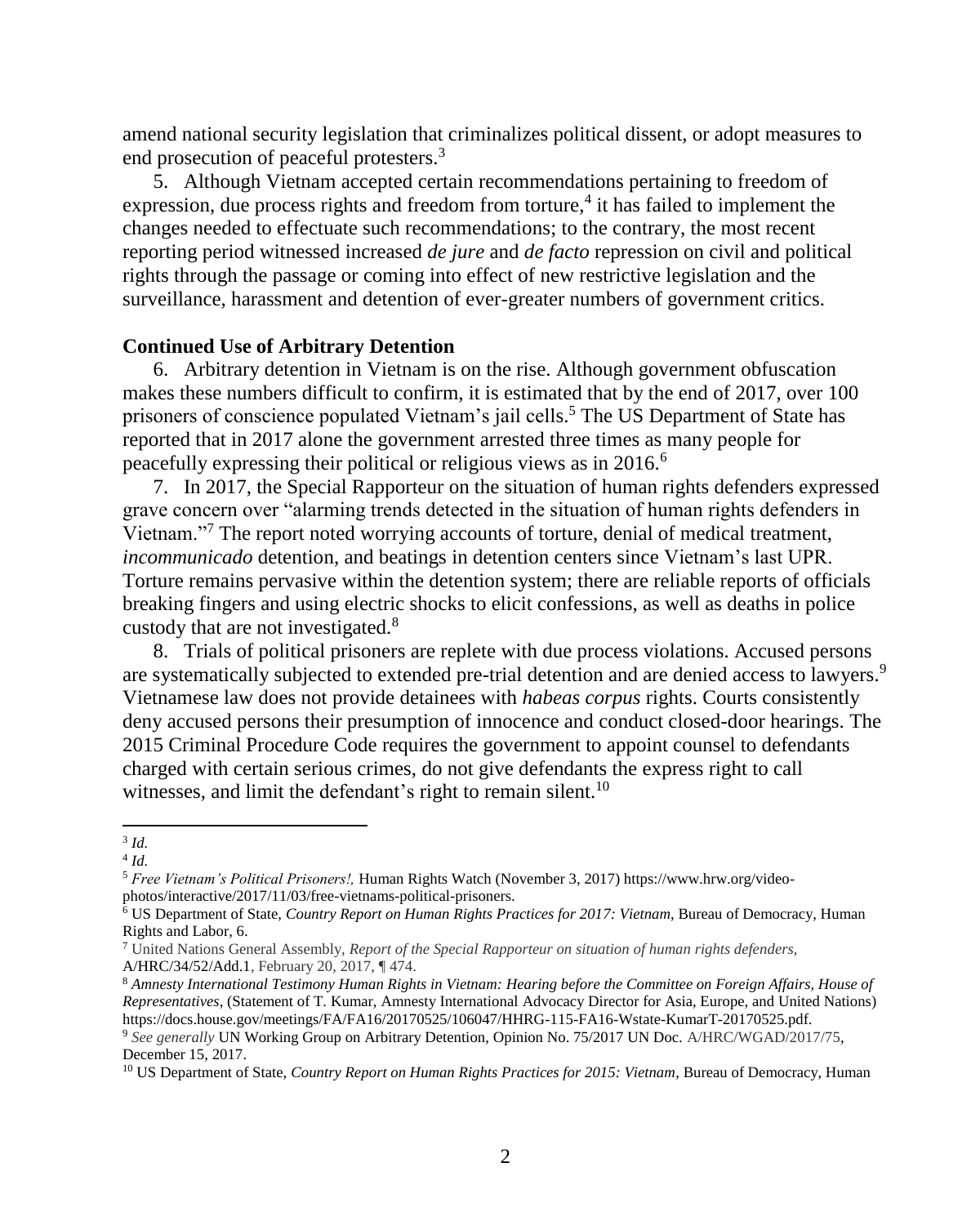<span id="page-2-1"></span>9. In the reporting period, Vietnam passed new cybersecurity<sup>11</sup> and press<sup>12</sup> legislation that further restricts freedom of speech on internet outlets and in the media. Discussion of multi-party democracy online is censored, and political dissenters are punished with fines.<sup>13</sup> Access to sites using foreign internet service providers is prohibited, and bloggers have been forced to terminate their internet service by the Ministry of Public Security.<sup>14</sup> Press agencies are punished if they release "untruthful information," and public broadcasts are required to run at a 30-60-minute delay to enable content monitoring.<sup>15</sup>

<span id="page-2-0"></span>10. Freedom of assembly and freedom of religion are heavily regulated by national legislation. The constitution gives some protection to these rights, but allows the government to restrict such rights in the interest of national defense, national security, public order, the security of society, or social morality. The law does not allow workers to form unions unless authorized by the Vietnam General Confederation of Labor. In 2016, the Special Rapporteur on the rights to freedom of peaceful assembly and of association condemned the government's "tight control" over religious communities and observed that the members of such communities were under "constant surveillance, intimidation, harassment, and persecution."<sup>16</sup> In 2018, a new Law on Belief and Religion came into effect which limits the recognition of religious organizations and activities to those pertaining to traditional Vietnamese religions, prohibits using religion to harm national security or morality or tarnish the image of national heroes, and imposes onerous registration requirements.<sup>17</sup>

11. In addition to restrictive legislation regulating the rights to free expression, association and religious exercise, Vietnam continues to detain government critics on trumped-up national security, public order, or propaganda charges. A revised version of the Vietnamese penal code took effect on January 1, 2018,<sup>18</sup> which strengthened these vague laws by imposing harsher sentences for such crimes, required attorneys to report their clients' national security and "other serious" crimes, and included a broad new range of offenses, criminalizing any person for the "preparation" of a crime.<sup>19</sup>

l

Rights and Labor, 17.

 $11$  New cyber security legislation passed or coming into effect in the reporting period include the Law on Network Information Security, No. 86/2015/QH13, (2015); Decree 174: Providing Detailed Guidelines for the Implementation of Accounting Laws, No. 174/2016/ND-CP, (2016); Law on Network Security, No. \_\_/2018/QH13, (2018).

<sup>12</sup> Law on the Press, No. 103/2016/QH13, (April 5, 2016) http://www.wipo.int/wipolex/en/text.jsp?file\_id=447052.

<sup>13</sup> US Department of State, *Country Report on Human Rights Practices for 2016: Vietnam*, Bureau of Democracy, Human Rights and Labor, 23-25.

<sup>14</sup> US Dep't State Report on Human Rights 2015, *supra* not[e 10,](#page-2-0) at 26.

<sup>15</sup> US Dep't State Report on Human Rights 2016, *supra* not[e 13](#page-2-1) at 22.

<sup>16</sup> United Nations General Assembly, *Report of the Special Rapporteur on the rights to freedom of peaceful assembly and of association*, A/HRC/32/36/Add.3, June 17, 2016, ¶ 66.

<sup>&</sup>lt;sup>17</sup> Law on Belief and Religion, No. 2016/QH13, Article 1(11); 5(5); Chapter III (forthcoming)

http://queme.org/app/uploads/2016/02/Report-VCHR-FoRB-in-Vietnam-State-management-of-religions-Feb-2016.pdf. <sup>18</sup> *Vietnam's Proposed Revisions to National Security Laws*, Human Rights Watch, (November 2015)

https://www.hrw.org/news/2015/11/19/vietnams-proposed-revisions-national-security-laws.

<sup>19</sup> Criminal Code, No. 100/2015/QH13, (November 27, 2015) http://www.wipo.int/edocs/lexdocs/laws/en/vn/vn086en.pdf.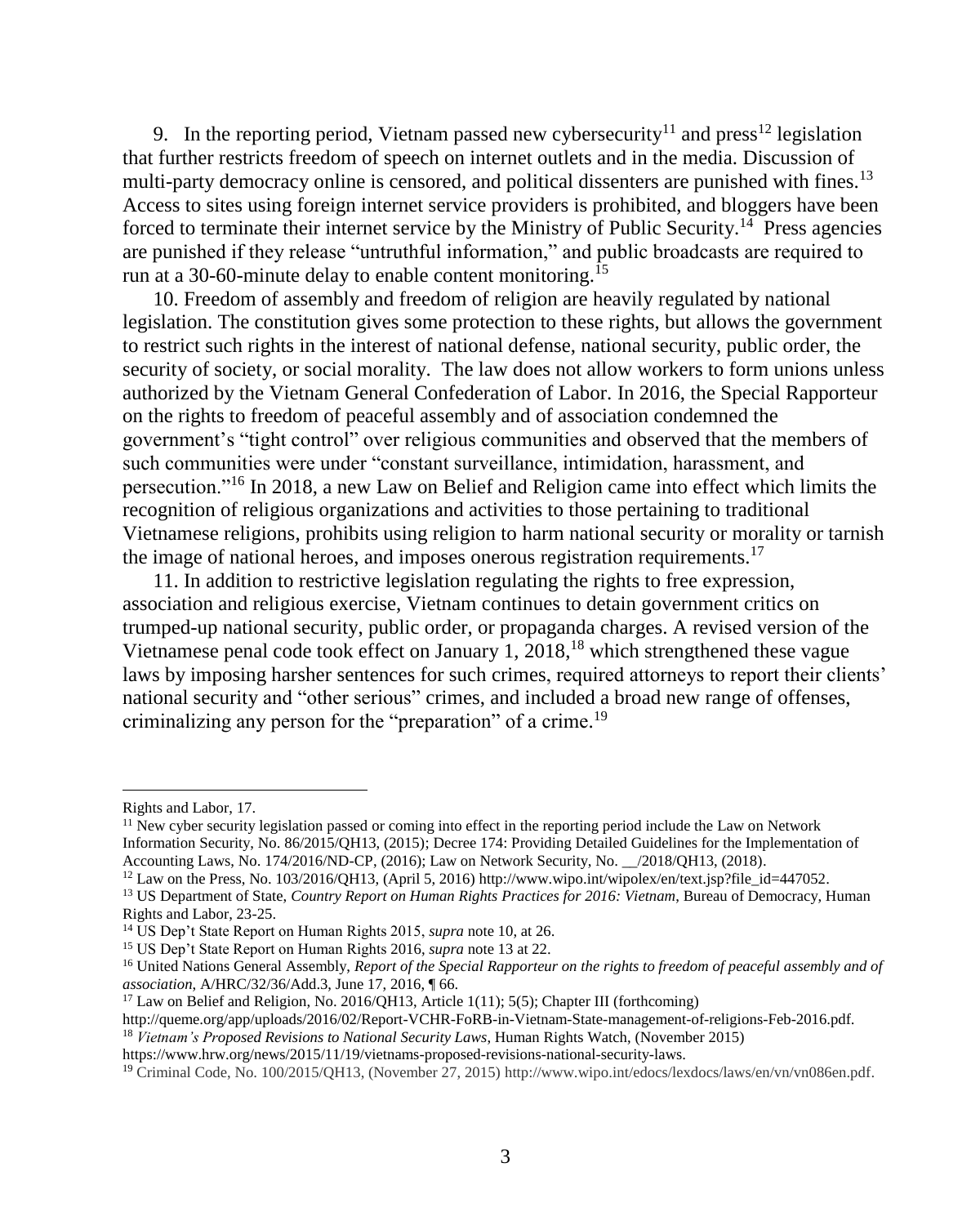### **Vietnam's Abuses Exemplified: The Cases of Four Activists Currently Imprisoned** *Nguyen Van Hoa*

12. Nguyen Van Hoa is a journalist and videographer for the Vietnamese language division of Radio Free Asia. Among other reporting, he published video footage of the 2016 protests against the Formosa Steel company which caused an environmental catastrophe. Hoa was arrested in January 2017. In November 2017, after 11 months in pre-trial detention (including three months *incommunicado*), he was sentenced to seven years in prison and three years house arrest for "disseminating propaganda against the state" after a closed-door trial which lasted only two and a half hours. Hoa was unrepresented by an attorney of his choosing during this trial.<sup>20</sup>

### *Nguyen Hoang Quoc Hung*

13. Nguyen Hoang Quoc Hung is a founding member of the United Farmers and Workers Organization, an independent Vietnamese labor union. Along with Do Thi Minh Hanh and Doan Huy Chuong, Hung helped organize a strike at a shoe factory in 2010. The three organizers were arrested after the peaceful conclusion of the strike and, in October 2010, after eight months in pre-trial detention, Hung was sentenced to nine years in prison after a trial replete with due process violations. Hung has been subjected to deplorable treatment throughout his incarceration; he has been beaten and had to endure prolonged periods of solitary confinement.<sup>21</sup>

### *Nguyen Huu Quoc Duy*

14. Nguyen Huu Quoc Duy is an online activist. In November 2015, he was arrested for posting comments on Facebook in support of his cousin. He was held *incommunicado* for nine months after his arrest. In August 2016, after a closed-door trial where he was not represented by legal counsel of his choosing, Duy was convicted of "spreading antigovernment propaganda" and sentenced to three years in prison. (Not only was Duy's mother not permitted to attend the trial, she was held at a nearby police station during the duration of trial, which lasted only one day.)<sup>22</sup>

### *Father Thadeus Nguyen Van Ly*

l

15. Father Ly is a Vietnamese Roman Catholic priest and activist who has been repeatedly arrested for political dissent. He is one of the country's most prominent dissidents and has advocated for religious freedom and democracy in Vietnam for over 40 years. In March 2007, Father Ly was sentenced to eight years in prison for alleged national security crimes. During his imprisonment, Father Ly suffered three strokes and was regularly denied

<sup>20</sup> *Vietnamese blogger Nguyen Van Hoa gets seven years in prison*, Reporters Without Borders, (Nov. 27, 2017) https://rsf.org/en/news/vietnamese-blogger-nguyen-van-hoa-gets-seven-years-prison.

<sup>21</sup> *Nguyen Hoang Quoc Hung: Vietnam*, Freedom Now, http://www.freedom-now.org/campaign/doan-huy-chuong-do-thiminh-hanh-and-nguyen-doan-quoc-hung/.

<sup>22</sup> *Nguyen Huu Quoc Duy: Vietnam*, Freedom Now, http://www.freedom-now.org/campaign/nguyen-huu-quoc-duy/.